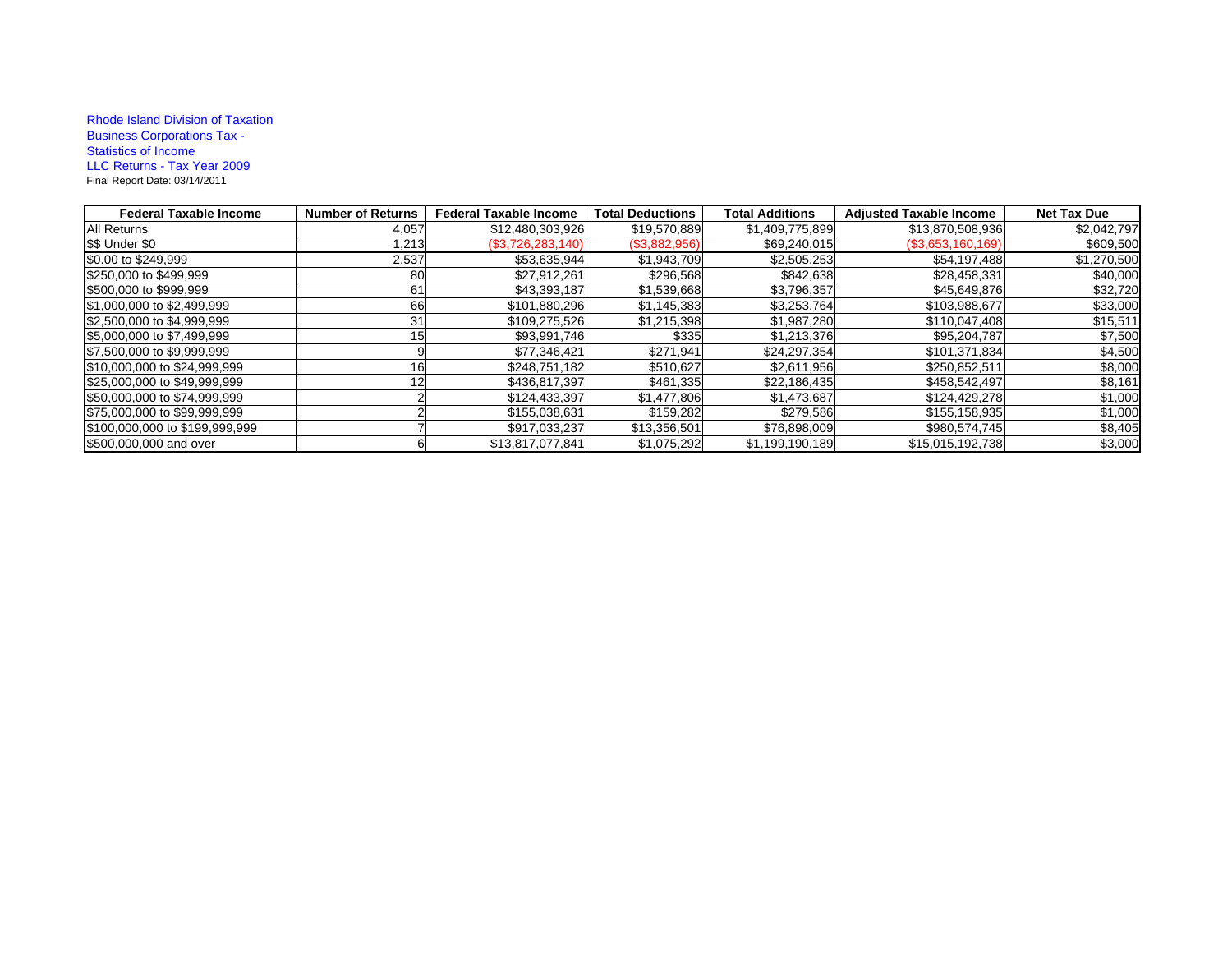## Rhode Island Division of Taxation Business Corporations Tax - Statistics of Income LLC Returns - Deductions from Federal Taxable Income - Tax Year

2009 Final Report Date: 03/14/2011

| <b>Federal Taxable Income</b>  | <b>Number of Returns</b> | <b>Net Operating</b> | Amount     | <b>Special Deductions</b> | Amount      | <b>Exempt Dividends</b><br>Amount |             | <b>Foreign Dividends</b><br>Amount |       | <b>Bonus Depreciation</b> | Amount        |
|--------------------------------|--------------------------|----------------------|------------|---------------------------|-------------|-----------------------------------|-------------|------------------------------------|-------|---------------------------|---------------|
|                                |                          | Loss                 |            |                           |             | and Interest                      |             | Gross-Up                           |       | and Sec 179               |               |
| All Returns                    | 4,057                    |                      | \$72,417   |                           | \$1,354,223 |                                   | \$6,871,912 |                                    | \$452 |                           | \$11,271,885  |
| \$\$ Under \$0                 | 1.213                    |                      | \$27,130   |                           | \$11,232    |                                   | \$24,172    |                                    | \$452 | 174                       | (\$3,945,942) |
| \$0.00 to \$249,999            | 2,537                    |                      | (S204.264) |                           | \$147.647   |                                   | (\$416,500) |                                    |       | 196                       | \$2,416,826   |
| \$250,000 to \$499,999         |                          |                      |            |                           |             |                                   | \$525       |                                    |       |                           | \$296,043     |
| \$500,000 to \$999,999         | ю.                       |                      | \$32,555   |                           |             |                                   | \$97,328    |                                    |       |                           | \$1,409,785   |
| \$1,000,000 to \$2,499,999     |                          |                      | \$41,822   |                           |             |                                   | \$30,997    |                                    |       |                           | \$1,072,564   |
| \$2,500,000 to \$4,999,999     |                          |                      | \$55,122   |                           |             |                                   | \$4,873     |                                    |       |                           | \$1,155,403   |
| \$5,000,000 to \$7,499,999     |                          |                      |            |                           |             |                                   | \$335       |                                    |       |                           | \$0           |
| \$7,500,000 to \$9,999,999     |                          |                      | \$120,052  |                           | \$120,052   |                                   |             |                                    |       |                           | \$31,837      |
| \$10,000,000 to \$24,999,999   |                          |                      |            |                           |             |                                   |             |                                    |       |                           | \$510,627     |
| \$25,000,000 to \$49,999,999   |                          |                      |            |                           |             |                                   | \$71,162    |                                    |       |                           | \$390,173     |
| \$50,000,000 to \$74,999,999   |                          |                      |            |                           |             |                                   | \$37        |                                    |       |                           | \$1,477,769   |
| \$75,000,000 to \$99,999,999   |                          |                      |            |                           |             |                                   | \$9,081     |                                    |       |                           | \$150,201     |
| \$100,000,000 to \$199,999,999 |                          |                      |            |                           |             |                                   | \$7,049,902 |                                    |       |                           | \$6,306,599   |
| \$500,000,000 and over         |                          |                      | \$         |                           | \$1,075,292 |                                   |             |                                    | \$0   |                           | \$0           |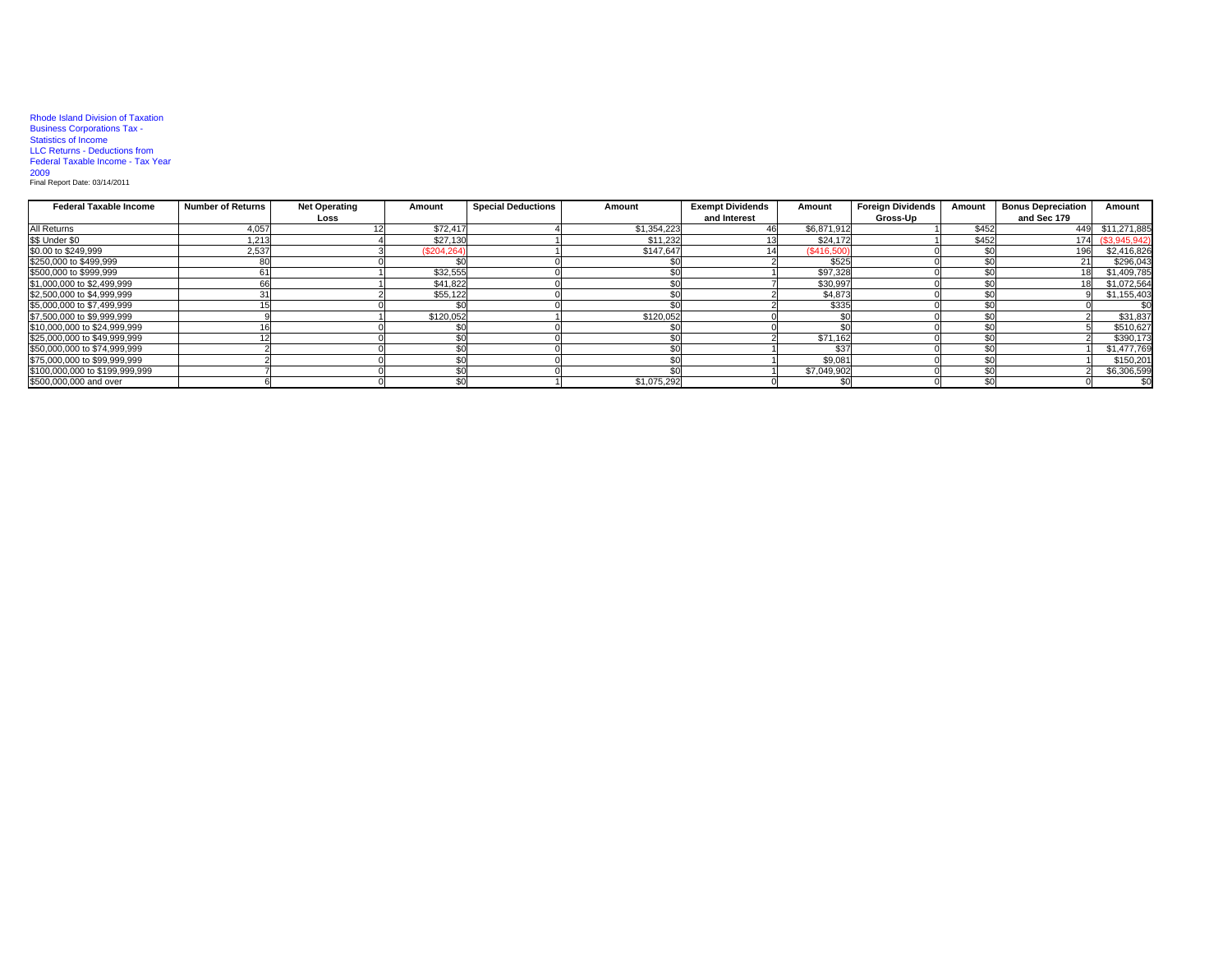## Rhode Island Division of Taxation Business Corporations Tax - Statistics of Income LLC Returns - Additions to Federal Taxable Income - Tax Year 2009 Final Report Date: 03/14/2011

| <b>Federal Taxable Income</b>  | <b>Number of Returns</b> | Interest Income | Amount       | <b>Rhode Island</b>    | Amount      | <b>Bonus Depreciation</b> | Amount          | <b>Captive REIT</b>   | Amount      |
|--------------------------------|--------------------------|-----------------|--------------|------------------------|-------------|---------------------------|-----------------|-----------------------|-------------|
|                                |                          |                 |              | <b>Corporate Taxes</b> |             | and Sec 179               |                 | <b>Dividends Paid</b> |             |
|                                |                          |                 |              |                        |             |                           |                 | <b>Deduction</b>      |             |
| All Returns                    | 4,057                    |                 | \$16,001,060 | 590                    | \$1,465,074 | 402                       | \$1,386,831,941 |                       | \$4,507,743 |
| \$\$ Under \$0                 | 1,213                    |                 | \$414,283    | 247                    | \$132,635   | 194                       | \$63,215,273    |                       | \$4,507,743 |
| \$0.00 to \$249,999            | 2,537                    |                 | \$26,440     | 310                    | \$184,926   | 113                       | \$2,293,887     |                       | \$0         |
| \$250,000 to \$499,999         | 80                       |                 | \$24.587     |                        | \$5,310     |                           | \$812,741       |                       | \$0         |
| \$500,000 to \$999,999         | 61                       |                 | \$377        |                        | \$51,258    | 20                        | \$3,744,722     |                       | \$0         |
| \$1,000,000 to \$2,499,999     | 66                       |                 | \$300,303    |                        | \$5,000     | <b>20</b>                 | \$2,948,461     |                       | \$0         |
| \$2,500,000 to \$4,999,999     | 31                       |                 | \$613        |                        | \$1,000     | 15                        | \$1,985,667     |                       | \$0         |
| \$5,000,000 to \$7,499,999     |                          |                 | \$4,263      |                        |             |                           | \$1,209,113     |                       | \$0         |
| \$7,500,000 to \$9,999,999     |                          |                 |              |                        | \$1,395     |                           | \$24,295,959    |                       | \$0         |
| \$10,000,000 to \$24,999,999   |                          |                 |              |                        | \$500       |                           | \$2.611.456     |                       | \$0         |
| \$25,000,000 to \$49,999,999   |                          |                 | \$657,608    |                        | \$500       |                           | \$21,528,327    |                       | \$0         |
| \$50,000,000 to \$74,999,999   |                          |                 |              |                        |             |                           | \$1,473,687     |                       | \$0         |
| \$75,000,000 to \$99,999,999   |                          |                 |              |                        |             |                           | \$279,586       |                       | \$0         |
| \$100,000,000 to \$199,999,999 |                          |                 | \$847,422    |                        | \$7,258     |                           | \$76,043,329    |                       | \$0         |
| \$500,000,000 and over         |                          |                 | \$13,725,164 |                        | \$1,075,292 |                           | \$1,184,389,733 |                       | \$0         |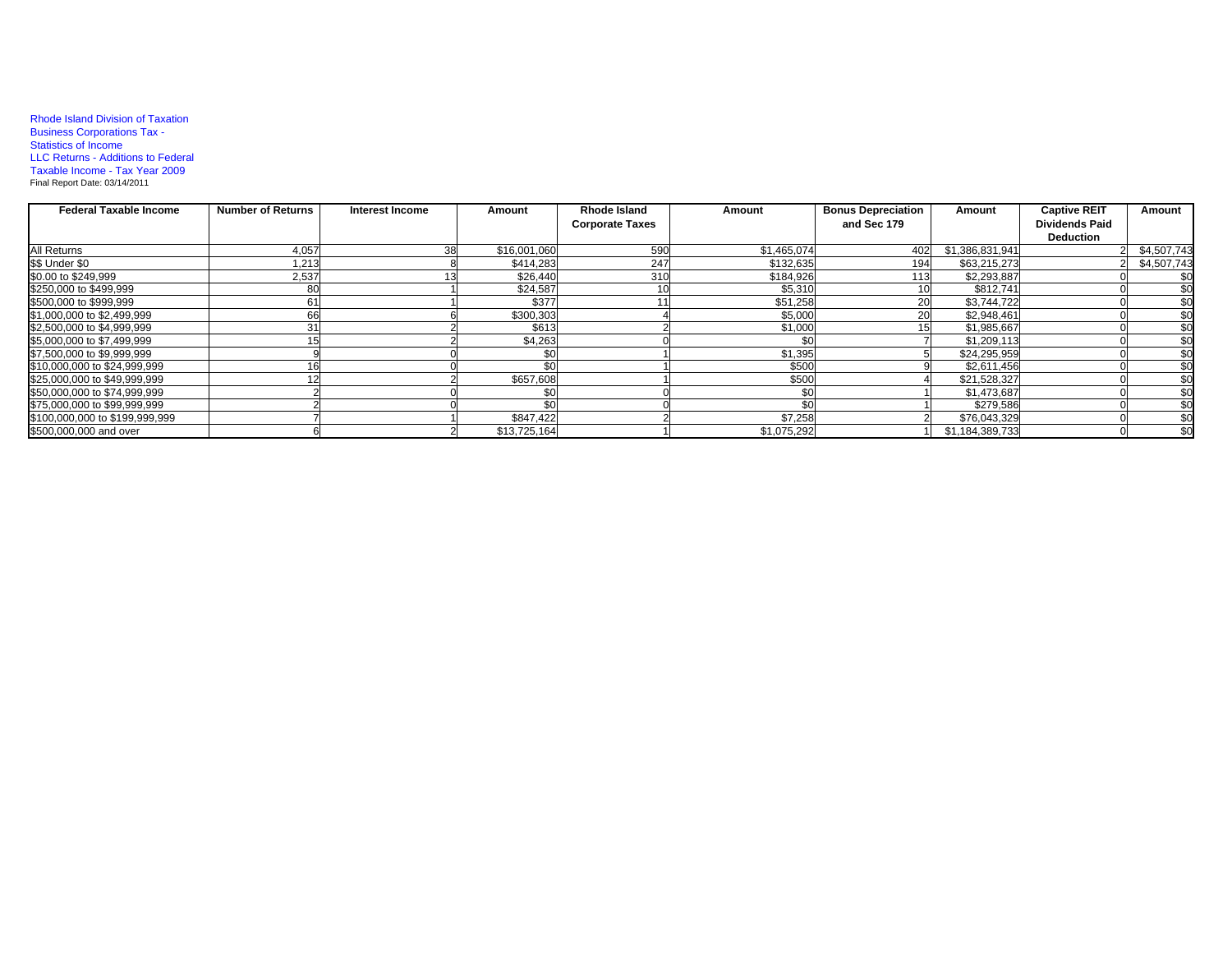## Rhode Island Division of Taxation Business Corporations Tax - Statistics of Income LLC Returns - Credits - Tax Year

2009 Final Report Date: 03/14/2011

| <b>Federal Taxable Income</b>  | Number of Returns | <b>Historic Structure</b> | Amount | <b>Film</b> | Amount | Investment | Amount  | R & D Expenses | Amount   | R & D Property | Amount |      |          | <b>Enterprise Amount Other Credits Amount</b> |     |
|--------------------------------|-------------------|---------------------------|--------|-------------|--------|------------|---------|----------------|----------|----------------|--------|------|----------|-----------------------------------------------|-----|
|                                |                   |                           |        |             |        | Tax        |         |                |          |                |        | Zone |          |                                               |     |
| All Returns                    | 4,057             |                           |        |             |        |            | \$5.14  |                | \$94,778 |                |        |      | \$10,000 |                                               | \$0 |
| \$\$ Under \$0                 | 1,213             |                           |        |             |        |            |         |                | \$35,334 |                |        |      |          |                                               | \$0 |
| \$0.00 to \$249,999            | 2.537             |                           |        |             |        |            | \$2,118 |                | \$24,477 |                |        |      |          |                                               | \$0 |
| \$250,000 to \$499,999         |                   |                           |        |             |        |            | \$3,026 |                | \$34,967 |                |        |      |          |                                               | \$0 |
| \$500,000 to \$999,999         |                   |                           |        |             |        |            |         |                |          |                |        |      |          |                                               | \$0 |
| \$1,000,000 to \$2,499,999     |                   |                           |        |             |        |            |         |                |          |                |        |      | \$10,000 |                                               | \$0 |
| \$2,500,000 to \$4,999,999     |                   |                           |        |             |        |            |         |                |          |                |        |      |          |                                               | \$0 |
| \$5,000,000 to \$7,499,999     |                   |                           |        |             |        |            |         |                |          |                |        |      |          |                                               | \$0 |
| \$7,500,000 to \$9,999,999     |                   |                           |        |             |        |            |         |                |          |                |        |      |          |                                               | \$0 |
| \$10,000,000 to \$24,999,999   |                   |                           |        |             |        |            |         |                |          |                |        |      |          |                                               | \$0 |
| \$25,000,000 to \$49,999,999   |                   |                           |        |             |        |            |         |                |          |                |        |      |          |                                               | \$0 |
| \$50,000,000 to \$74,999,999   |                   |                           |        |             |        |            |         |                |          |                |        |      |          |                                               | \$0 |
| \$75,000,000 to \$99,999,999   |                   |                           |        |             |        |            |         |                |          |                |        |      |          |                                               | \$0 |
| \$100,000,000 to \$199,999,999 |                   |                           |        |             |        |            |         |                |          |                |        |      |          |                                               | \$0 |
| \$500,000,000 and over         |                   |                           |        |             |        |            |         |                |          |                |        |      |          |                                               | \$0 |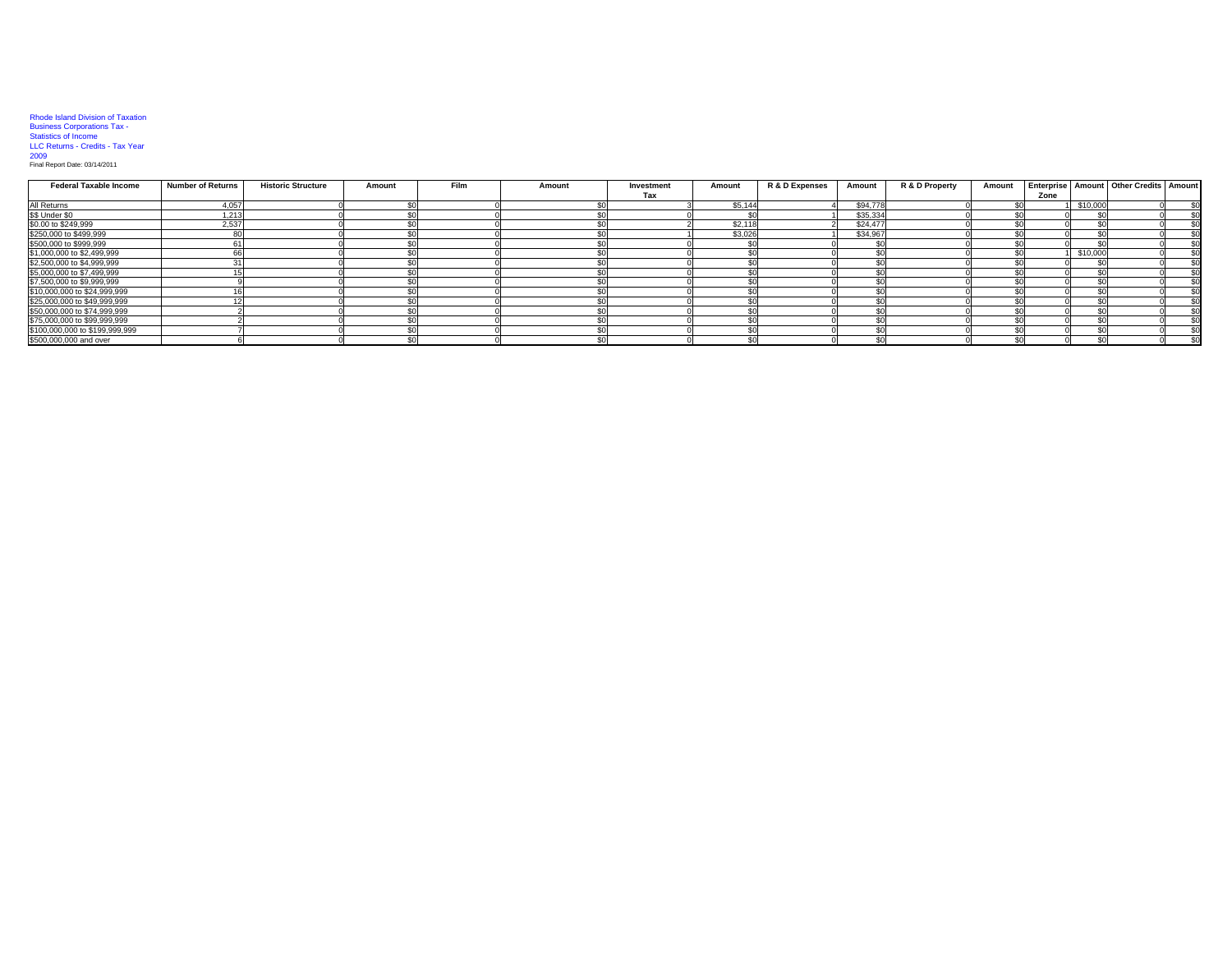Rhode Island Division of TaxationBusiness Corporations Tax - Statistics of Income Minimum Filers - LLC Returns - Tax Year 2009Final Report Date: 03/14/2011

| <b>Total Gross Receipts</b> | <b>Number of Returns</b> |
|-----------------------------|--------------------------|
| <b>All Returns</b>          | 4,057                    |
| <b>Under \$25,000</b>       | 2,895                    |
| \$25,000 to \$99,999        | 29 <sup>4</sup>          |
| \$100,000 to \$249,999      | 182                      |
| \$250,000 to \$499,999      | 131                      |
| \$500,000 to \$999,999      | 121                      |
| \$1,000,000 to \$2,499,999  | 133                      |
| \$2,500,000 to \$4,999,999  | 72                       |
| \$5,000,000 to \$9,999,999  | 41                       |
| \$10,000,000 and over       | 19                       |